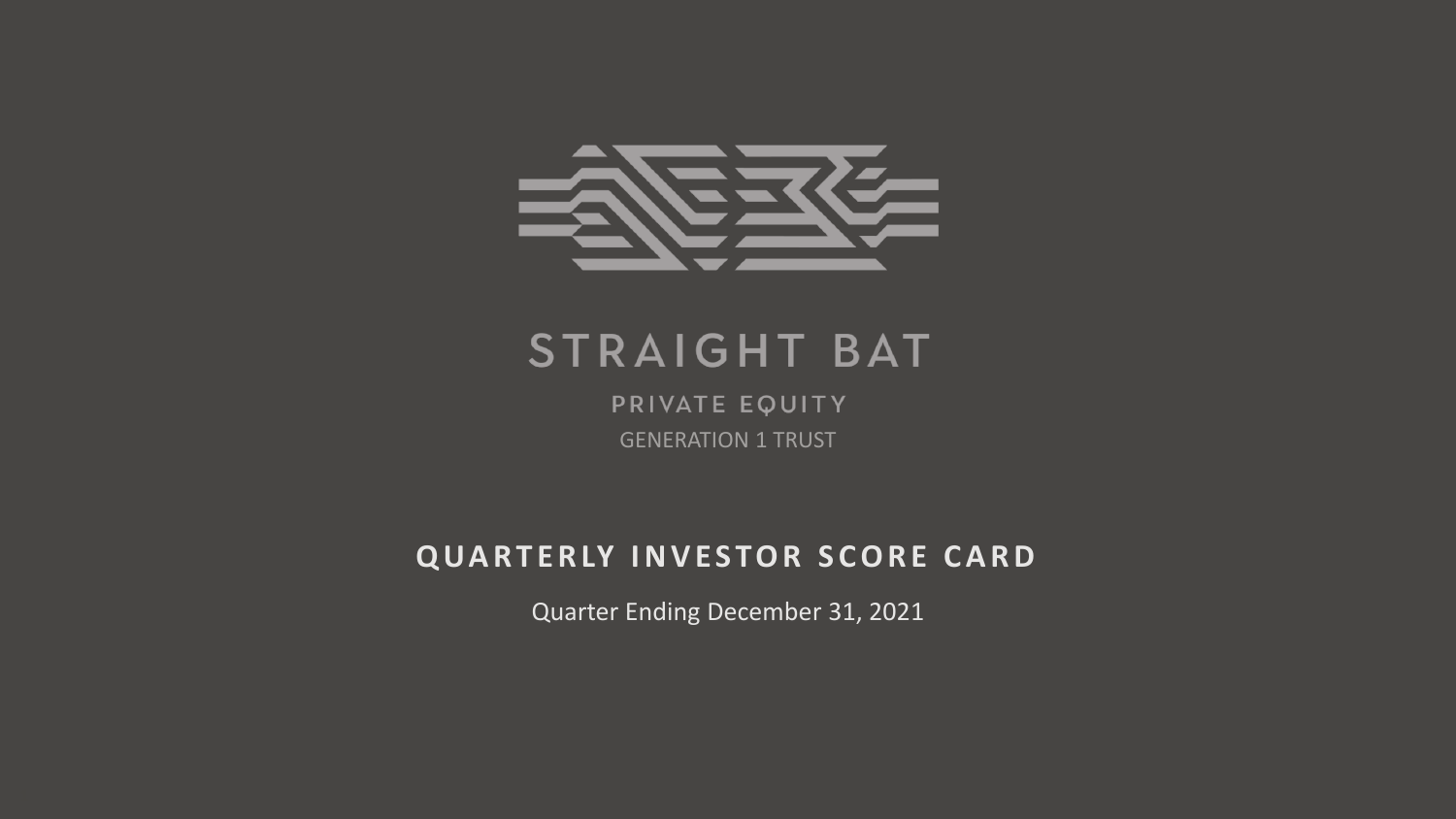# **G E N E R A L U P D A T E Q 2 F Y 2 2**

Welcome to our 6<sup>th</sup> investor scorecard for Q2 FY22 for the Straight Bat Private Equity Generation 1 Trust (Generation 1 Fund or Fund). As at 31 Dec 2021, we have deployed \$48.1m of our \$100m total commitments and agreed to deploy an additional \$7.2m into Toner Plumbing. The fund distributed a total return of 4.1% (including franking credits and after fees) in H1 FY22 and continues to be on track to deliver a total return for FY22 greater than ~10%.

#### **Portfolio Update**

#### **RPM Hire**

Maintaining the pace from Q1, RPM again exceeded forecasts for revenue Q2. The business also has a record pipeline of potential projects in its sales funnel. Key achievements in Q2 were:

- The excellent performance in Q2 was underpinned by the Monash Freeway project as well as a number of small wins and paid out target quarterly dividends for H1
- Implementation and initial success of the SBPE post-investment business improvement plan with key hires hitting the ground running

#### **HPS Tech**

- HPS has commenced works on the ProviCo lactoferrin plant, with the majority of the equipment orders placed and civil works now on the critical path. This project progress has a direct impact on FY22 performance and so being on time and budget is pleasing
- Achieved two significant project wins in new industry segments with East Coast Juice (juice) and MARS Australia (confectionery), enhancing our revenue diversification strategy
- On track for its FY22 budget and has paid out target dividends in H1 FY22.

#### **New Investment – Toner Plumbing (February 2022 completion)**

• Prior to Christmas we signed Heads of Agreement for our next investment - a 50% stake in Toner Plumbing, Drainage and Maintenance Group for \$7.2m. Toner is a leading Melbourne-based maintenance services provider with particular strength in plumbing and drainage

#### **Fund Operations and Capital Raising**

• We are delighted to welcome Sean Lyon (Analyst) and Caleb Shaw (Intern) to the investment team in Q3. Sean and Caleb are both extremely talented and bright young professionals who we expect to be valuable additions to the team.

#### **Investment Origination**

• In Q2 FY22, Straight Bat identified, screened and engaged with a number of businesses, including the following still under consideration:

| <b>Business</b>                                                                                                                                                                             | <b>Status</b>                                                           |
|---------------------------------------------------------------------------------------------------------------------------------------------------------------------------------------------|-------------------------------------------------------------------------|
| National Reputed Specialist Law Firm<br>NSW-based transport business<br>AU-founded Global infrastructure engineering services and software business<br>VIC-based lifting solutions business | NBIO submitted<br>NBIO submitted<br>NBIO submitted<br>Pre-NBIO analysis |



## **Gen 1 Fund Overview**



1 Total Commitments = Funds Under Management + Soft Commitments. 2 Fully Paid Units is the sum of units issued to fund Capital Invested and to fund Management Fees (2% of Funds Under Management) during the phase of fund deployment. 3 As of Dec 31 2021.

Unless stated otherwise all figures are based on financial year-to-date (YTD) results, 01 July 2021 – 30 Sept 2021. \*Past performance is not a reliable indicator of future performance. Target returns are not guaranteed and may be above or below the target range.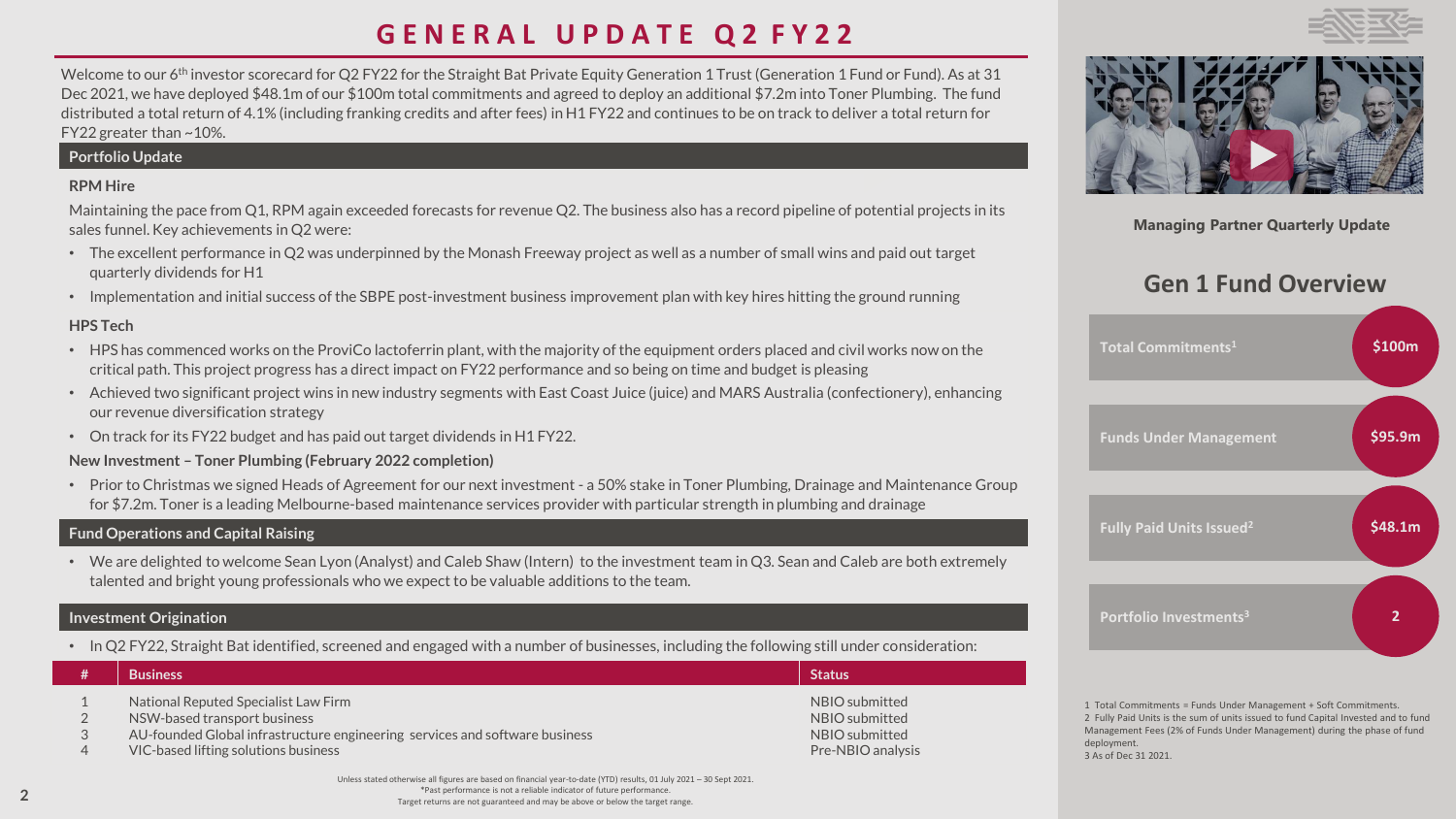# **PERFORMANCE UPDATE Q2 FY22**

#### **Dividend Policy**

- It is the fund's policy to distribute quarterly income distributions, in line with portfolio company operations and tax return timings.
- Our approach is for our portfolio businesses to pay a proportion (~80% average) of quarterly distributable profits at the end of each quarter, and then a final top-up (~20% on average) at the end of the financial year.

#### **FY22 Q2 Total Income Returns**

- The Generation 1 Fund generated a cash yield of 1.8% and a total yield including franking credits of 2.0% for the quarter ended December 31, 2021.
- Year to date the fund has distributed 4.1% total yield in FY22 (including franking credits and after fees)
- This keeps the Fund on track to deliver a forecast total yield of  $\sim$  10% in FY22.

| <b>Portfolio</b>                   |                                      |                           |                                  |                                                    |                                                     |                                                                  |
|------------------------------------|--------------------------------------|---------------------------|----------------------------------|----------------------------------------------------|-----------------------------------------------------|------------------------------------------------------------------|
| <b>Asset</b>                       | <b>Date of Initial</b><br>Investment | Ownership<br><b>Stake</b> | <b>Capital Invested</b><br>(\$m) | <b>Q2 FY22</b><br><b>Total Income</b><br>Yield (%) | <b>YTD FY22</b><br><b>Total Income</b><br>Yield (%) | <b>Total Income Yield</b><br>after fees, since<br>Investment (%) |
| <b>HPS Tech</b>                    | <b>July '20</b>                      | 50.0%                     | \$25.216                         | 1.7%                                               | 3.4%                                                | 12.7%                                                            |
| <b>RPM Hire</b>                    | July '21                             | 38.4%                     | \$20.259                         | 2.6%                                               | 5.6%                                                | 5.6%                                                             |
| <b>Capitalised Management Fees</b> |                                      |                           | \$2.581                          | $\overline{\phantom{a}}$                           |                                                     |                                                                  |
| <b>Total</b>                       |                                      |                           | \$48.056                         | 2.0%                                               | 4.1%                                                | 13.4%                                                            |
|                                    |                                      |                           |                                  | <b>Unit Price</b>                                  |                                                     | \$                                                               |
|                                    |                                      |                           |                                  |                                                    | Value at inception                                  | \$1.000                                                          |
|                                    |                                      |                           |                                  |                                                    | Value as of 31 Dec 2021                             | \$1.000                                                          |

### **Generation 1 Fund Returns after Fees**



#### **Forecast FY22 Total Yields (Cumulative)**



- **1. Cash Yield** = Cash distributions after fees / Weighted Average Units on Issue throughout the period
- **2. Total Income Yield** = (Cash distributions + Franking Credits, after fees ) / Weighted Average Units on Issue throughout the period

Unless stated otherwise all figures are based on financial year-to-date (YTD) results, 01 July 2021 – 31 December 2021. Past performance is not a reliable indicator of future performance. Target returns are not guaranteed and may be above or below the target range.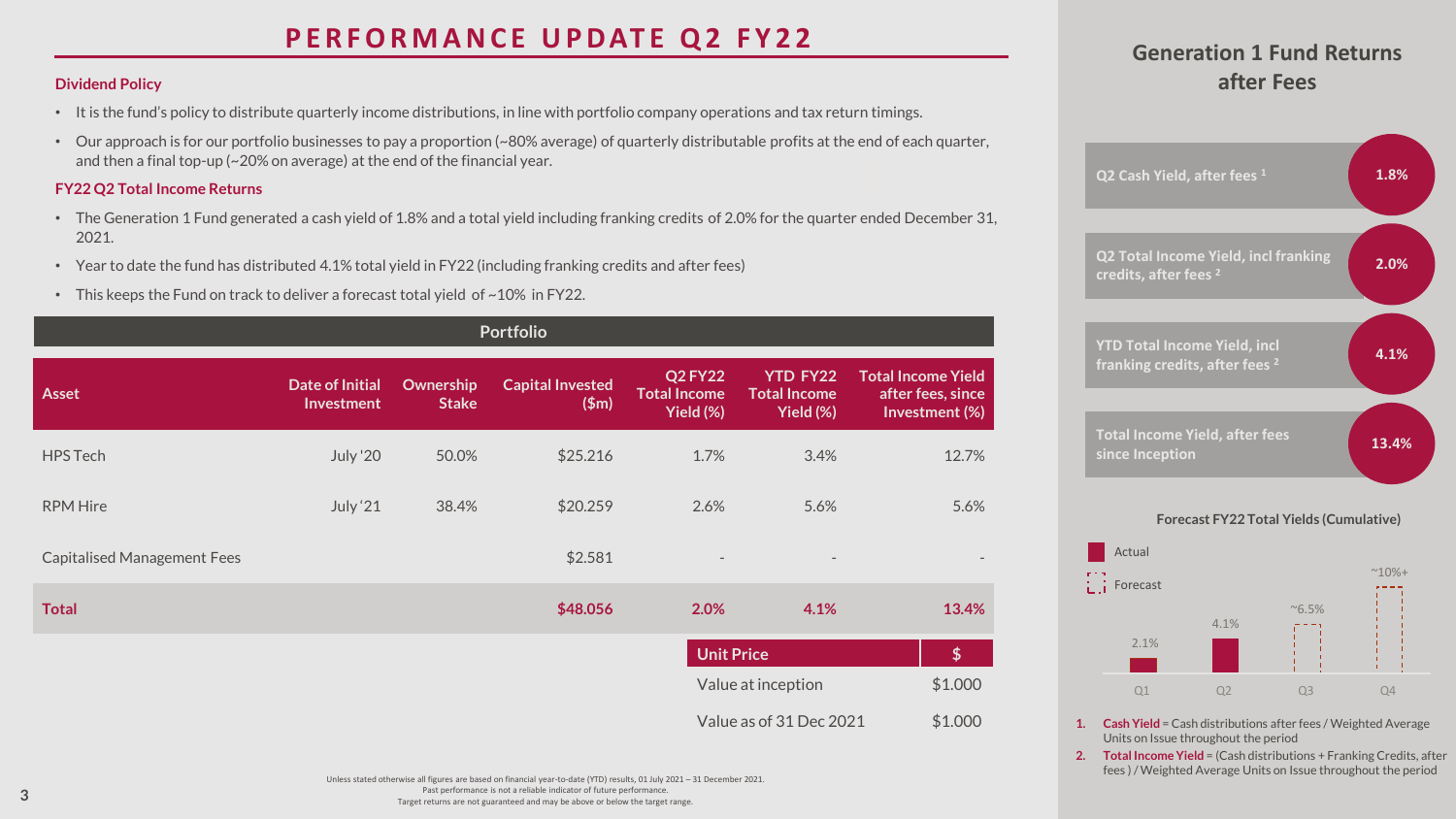# **H P S T E C H**

| HPS Tech delivers process engineering services and manufacturing engineering technology to the |                        |                               |
|------------------------------------------------------------------------------------------------|------------------------|-------------------------------|
| dairy, beverage and food industries. Specialists in liquid processing, including protein       | <b>Investment Date</b> | July- $201$                   |
| fractionation and chemical recovery.                                                           | Sector                 | <b>Engineering Consulting</b> |
| The business was established in 2009, has c. 30 employees and is based in Geelong, Victoria.   | Website                | www.hpstech.com.au            |

# **B U S I N E S S U P D AT E**

- **Major Contracts Won and Pipeline** • In Q2 FY22, HPS made progress on the ProviCo Lactoferrin Plant project with majority of the equipment orders having been placed and civil works now on the critical path. • HPS won a contract with East Coast Juices and works on this project are underway. • HPS also landed a major project with MARS Australia (confectionary) in December 2021 • HPS has also tendered for and is in active discussions for significant dairy processing projects in South America, Middle East, Netherlands and Lithuania – management estimates there is a reasonable probability that at least one (but unlikely more than one) of these projects is won **General Business** • In Q2, HPS focused on enhancing resourcing and productivity capabilities, which involved an expansion of sales team and a number of new engineering hires
	- In December 2021, the business appointed a new CFO, Greg Minter, who is an experienced finance executive who is well known and respected by the Straight Bat business family

# **F I N A N C I A L U P D AT E**

While HPS appears to be behind budget on revenue and EBITDA for 1H22, this is due to financial recognition timing. All budgeted revenue and profit is still expected within the financial year.

HPS is on track for its annual budget of \$5.7m in EBITDA subject to project timelines not slipping significantly.

HPS' has a substantially positive working capital cycle and its balance sheet is strong with \$6.9m in Cash and \$3.9m in accounts receivable.

HPS distributions for H1 FY22 have been in line with budget and the outlook for the rest of the year remains positive, with much of the earnings underpinned by recent project wins and the ProviCo project proceeding on time and budget.

| Q2 FY22 \$m               | Actual | <b>Budget</b> | Variance      |
|---------------------------|--------|---------------|---------------|
| Revenue                   | \$3.4  | \$6.6         | (50%)         |
| <b>FBITDA</b>             | \$0.6  | \$2.4         | (75%)         |
| Year to Date \$m          | Actual | <b>Budget</b> | Variance      |
| Revenue                   | \$7.0  | \$8.6         | (19%)         |
| <b>EBITDA</b>             | \$1.7  | \$2.4         | (28%)         |
| FY22 Budget \$m           |        |               | <b>Budget</b> |
| (01 Jul '21- 30 June '22) |        |               |               |
| Revenue                   |        |               | \$18.8        |
| FBITDA                    |        |               | \$5.7         |





- **1. Cash Yield** = Cash distributions post fees / Weighted Average Units on Issue throughout the period
- **2. Total Yield** = (Cash distributions + Franking Credits, after fees ) / Weighted Average Units on Issue throughout the period

Unless stated otherwise all figures are based on financial year-to-date (YTD) results, 01 July 2021 – 31 December 2021. Past performance is not a reliable indicator of future performance. Target returns are not guaranteed and may be above or below the target range.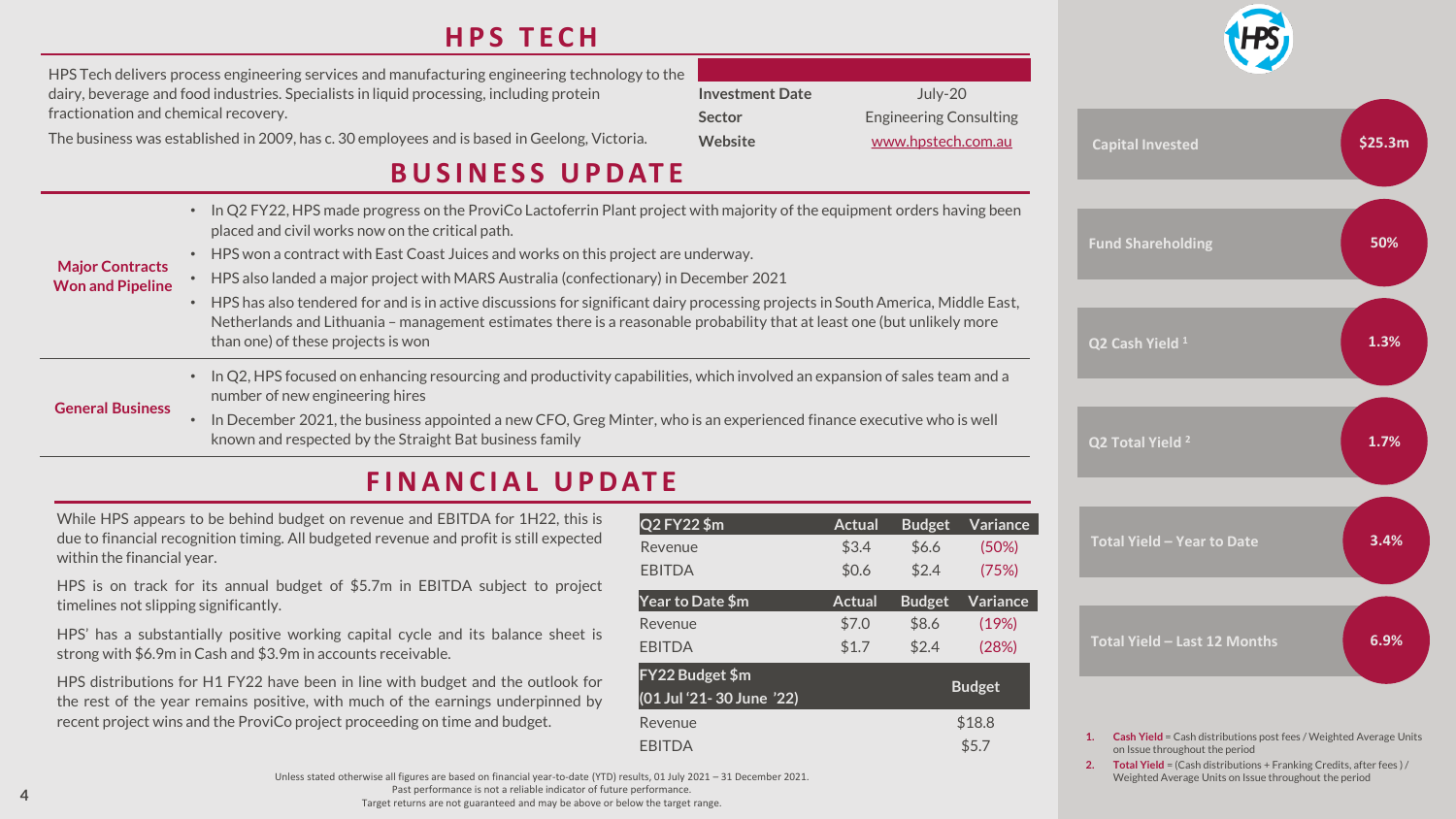# **R P M H I R E**

| Established 2011, based in Keilor Park, Melbourne, RPM Hire provides hire of traffic |
|--------------------------------------------------------------------------------------|
| management equipment, with a premium 'full-service' offering.                        |

Range of products include electronic variable message signs, traffic barriers, lighting and other traffic equipment. They have a leading position in VMS board rental in Victoria, and are rapidly expanding into barrier hire and interstate.

## **B U S I N E S S U P D AT E**

• RPM continues to progress ahead of budgeted revenue, underpinned by the ongoing Monash Freeway project and smaller project wins.

#### **Business Update**

- The business has expanded its operations to Queensland and is currently hiring for a number of roles for the same. • In H1, the business appointed an experienced Chartered Accountant as Financial Controller and a WHS solution expert,
	- with recruitment underway for two additional key roles: a QLD-based sales manager and an Operations Manager to support the expansion.
- **Project Pipeline** • The business is participating in tenders for two major projects – North East Link and Fleurieu Peninsula, which are estimated could generate ~\$5.0m in EBITDA each. These projects are expected to use HighwayGuard barrier technology; for which RPM and Straight Bat are in positive discussions with Ingal (supplier) to secure an exclusive supply contract.
	- The business continues to assess financing options should it win one or both of these projects.
	- RPM currently has unprecedented ~\$40 million of tenders outstanding; anticipating a highly positive long-term outlook.

# **F I N A N C I A L U P D AT E**

RPM has significantly outperformed its revenue budget for H1 FY22; driven by several medium-sized project wins.

A significant proportion of revenue was underpinned by the Monash Freeway contract which ends in early 2022. Management have begun a process of re-hiring the equipment utilised by the Monash Freeway project and will have an update on the success of this sales and tendering effort by the end of 3Q22.

While RPM exceeded its sales budget significantly, there was a slight underperformance on an EBITDA level as RPM incurred additional cross-hiring expenses. Cross hires were due to equipment supply delays due to global supply chain issues.

The business paid out target dividends in H1 FY22 and remains on track to achieve an ambitious FY22 budget, while facing some COVID related obstacles.

| <b>Q2 FY22</b>     | <b>Actual</b> | <b>Budget</b> | Variance      |
|--------------------|---------------|---------------|---------------|
| Revenue            | 5.7           | 4.9           | 16.6%         |
| <b>EBITDA</b>      | 2.9           | 3.1           | (6.5%)        |
| Year to Date (\$m) | <b>Actual</b> | <b>Budget</b> | Variance      |
| Revenue            | 10.1          | 9.4           | 7.4%          |
| <b>EBITDA</b>      | 5.6           | 5.9           | (5.1%)        |
| FY22 Budget (\$m)  |               |               | <b>Budget</b> |
| Revenue            |               |               | 16.9          |
| <b>EBITDA</b>      |               |               | 12.2          |

**Investment Date** July-21 **Sector** Equipment Hire **Website** [www.rpmhire.com.au](http://www.rpmhire.com.au/)



- **1. Cash Yield** = Cash distributions post fees / Weighted Average Units on Issue throughout the period
- **2. Total Income Yield** = (Cash distributions + Franking Credits, after fees ) / Weighted Average Units on Issue throughout the period

Unless stated otherwise all figures are based on financial year-to-date (YTD) results, 01 July 2021 – 31 September 2021. Past performance is not a reliable indicator of future performance. Target returns are not guaranteed and may be above or below the target range.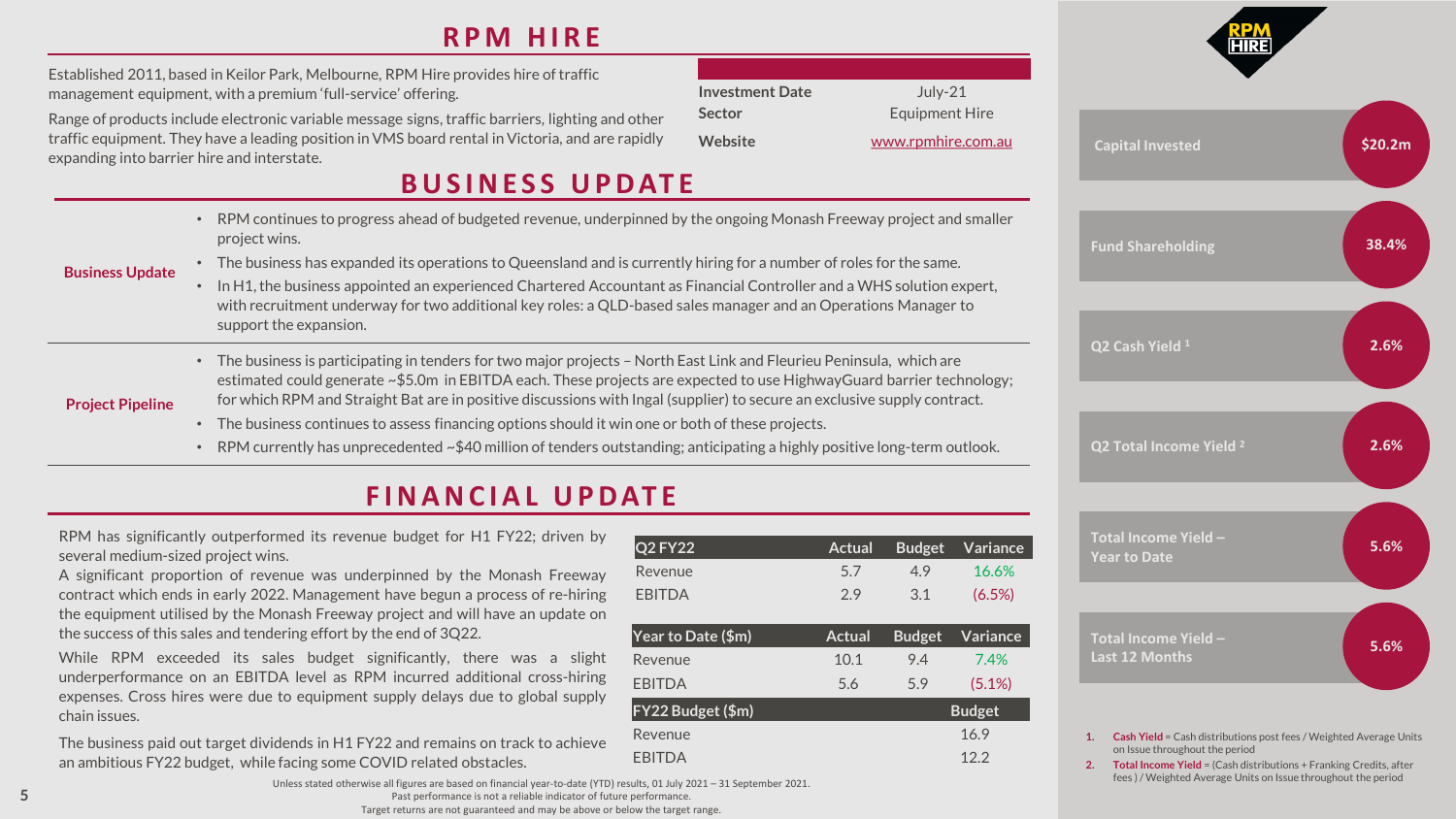## **T O N E R P L U M B I N G**

strength in plumbing and drainage, for construction clients like Porter Davis, Mirvac and building Anticipated **Investment Date** Jan/Feb-22 Toner Plumbing is a leading Melbourne-based maintenance services provider with particular maintenance for clients including Johns Lyng Group.

The business has been operating for over 20 years, has c. 80 employees and is based in Narre Warren, Victoria.

### **B U S I N E S S U P D AT E**

- Prior to Christmas we signed Heads of Agreement for our next investment a 50% stake in Toner Plumbing, Drainage and Maintenance Group for \$7.2m.
- **Transaction Progress**
	- This will be the third and smallest investment in the Straight Bat Generation 1 Fund. The business is being purchased at 4.0x EBITDA and we anticipate will deliver the highest Total Income Return in the portfolio to this point.
		- We are excited to partner with the Toner family, who are highly values-aligned and committed to 'play the long game'.

## **F I N A N C I A L U P D AT E**

We anticipate receiving a  $\sim$  20% p.a. total dividend yield from this investment in the first 12 months of ownership.

The business has been effected by Covid19 lockdowns and disruption in the construction industry do to material shortages. While the business has not met budget in December and January we are confident the medium and long term outlook remains very strong.

These factors have been reflected in the deal structure, which incorporates a preference shareholding that affords Straight Bat a 20% p.a. total yield for the first two years of investment, in preference to other shareholders.

From February 2024 Straight Bat's shareholding converts to ordinary shares (50% stake).

The deal is anticipated to be settled at the end of January early February 2022.

| <b>Deal Terms</b>        | <b>CY22</b><br>\$ millions |
|--------------------------|----------------------------|
| <b>EBITDA</b>            | ~1.6                       |
| EV / EBITDA (x)          | 4.0                        |
| <b>Enterprise Value</b>  | \$14.4                     |
| SBPE Ownership %         | 50%                        |
| <b>Equity cheque</b>     | \$7.2                      |
| Required yield %         | 20%                        |
| SBPE yield preference \$ |                            |

**Sector** Maintenance Services Website [tonerplumbing.com.au](http://tonerplumbing.com.au/)





- **1. Cash Yield** = Cash distributions post fees / Weighted Average Units on Issue throughout the period
- **2. Total Yield** = (Cash distributions + Franking Credits, after fees ) / Weighted Average Units on Issue throughout the period

Unless stated otherwise all figures are based on financial year-to-date (YTD) results, 01 July 2021 – 31 December 2021. Past performance is not a reliable indicator of future performance. Target returns are not guaranteed and may be above or below the target range.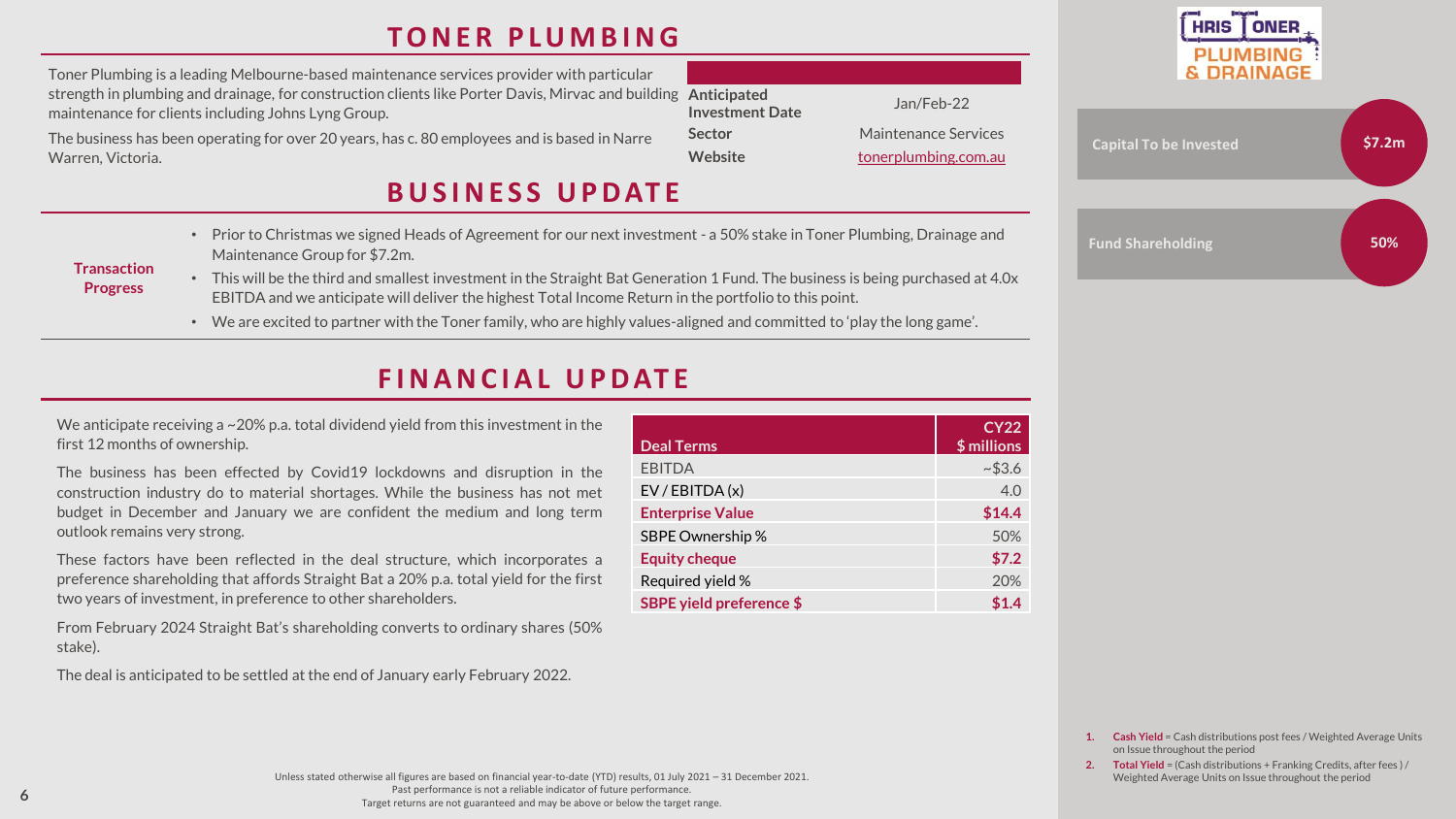### **G L O S S A R Y**

| 1-Page Strategic Plan                   | An organisational strategy and planning tool that concisely aligns short, medium and long term objectives, creating focus and momentum within a business. Read<br>more about the 1PSP on the News & Articles section of our website or by clicking here |
|-----------------------------------------|---------------------------------------------------------------------------------------------------------------------------------------------------------------------------------------------------------------------------------------------------------|
| <b>Generation 1 Units</b>               | The total value of fully paid units in the fund which reflects Capital Invested and units issued to fund the 2% management fee paid 6 months in advance to Straight<br>Bat to identify, transact and manage investment opportunities                    |
| <b>Capital Invested</b>                 | The amount of money the Fund has invested in a portfolio company                                                                                                                                                                                        |
| <b>Equity</b>                           | The Fund's ownership interest in a portfolio company, represented as a percentage                                                                                                                                                                       |
| <b>Funds Under</b><br><b>Management</b> | The amount of money committed to the Fund. This is comprised of both 'Fully Paid Ordinary Units' and 'Firm Commitments' and is subject to management fees<br>payable to Straight Bat                                                                    |
| <b>Cash Yield</b>                       | Cash yield refers to the total of cash distributed as a percentage of the fully paid units invested, post deducting Straight Bat performance fees.                                                                                                      |
| <b>Total Yield</b>                      | Total yield refers to the total of cash and franking credits distributed as a percentage of the fully paid units invested, post deducting Straight Bat performance fees.                                                                                |
| <b>Capital Value</b>                    | The current value of the Fund's shareholdings                                                                                                                                                                                                           |

DISCLAIMER: This Quarterly Investor Scorecard has been prepared by Straight Bat Private Equity Pty Ltd ACN 149 520 918 (Investment Manager), a corporate authorised representative (number 1280685) of Specialised Investment Corporation Pty Ltd ACN 149 520 918 (AFS licence number 407100) with Specialised Investment and Lending Corporation Pty Ltd ACN 149 520 918 (AFS licence number 407100) acting as Trustee. The authority of the Investment Man to general advice and deal by arranging services to wholesale clients relating to the Straight Bat Private Equity Generation 1 Trust (Fund) only.

This document is designed solely for information purposes for investors of the Fund. This Quarterly Investor Scorecard and any attachment is confidential and for the use of the intended recipient(s) only. If you are not th interference with, disclosure or copying of this material is unauthorised and prohibited. This Quarterly Investor Scorecard and any attachment are also subject to copyright. No part of it can be reproduced, adapted or comm written consent of the Investment Manager. If you have received this email in error, please notify the sender by return email immediately and delete both messages from your system without making copies. Whilst the Quarterl has been prepared with all reasonable care from sources the Investment Manager or the Investment Manager believes to be reliable, no responsibility or liability is accepted by the Investment Manager or the trustee of the F omissions or misstatements howsoever caused. No representation or warranty is made that any past performance and/or forward-looking statement contained in this Quarterly Investor Scorecard should or will be achieved.